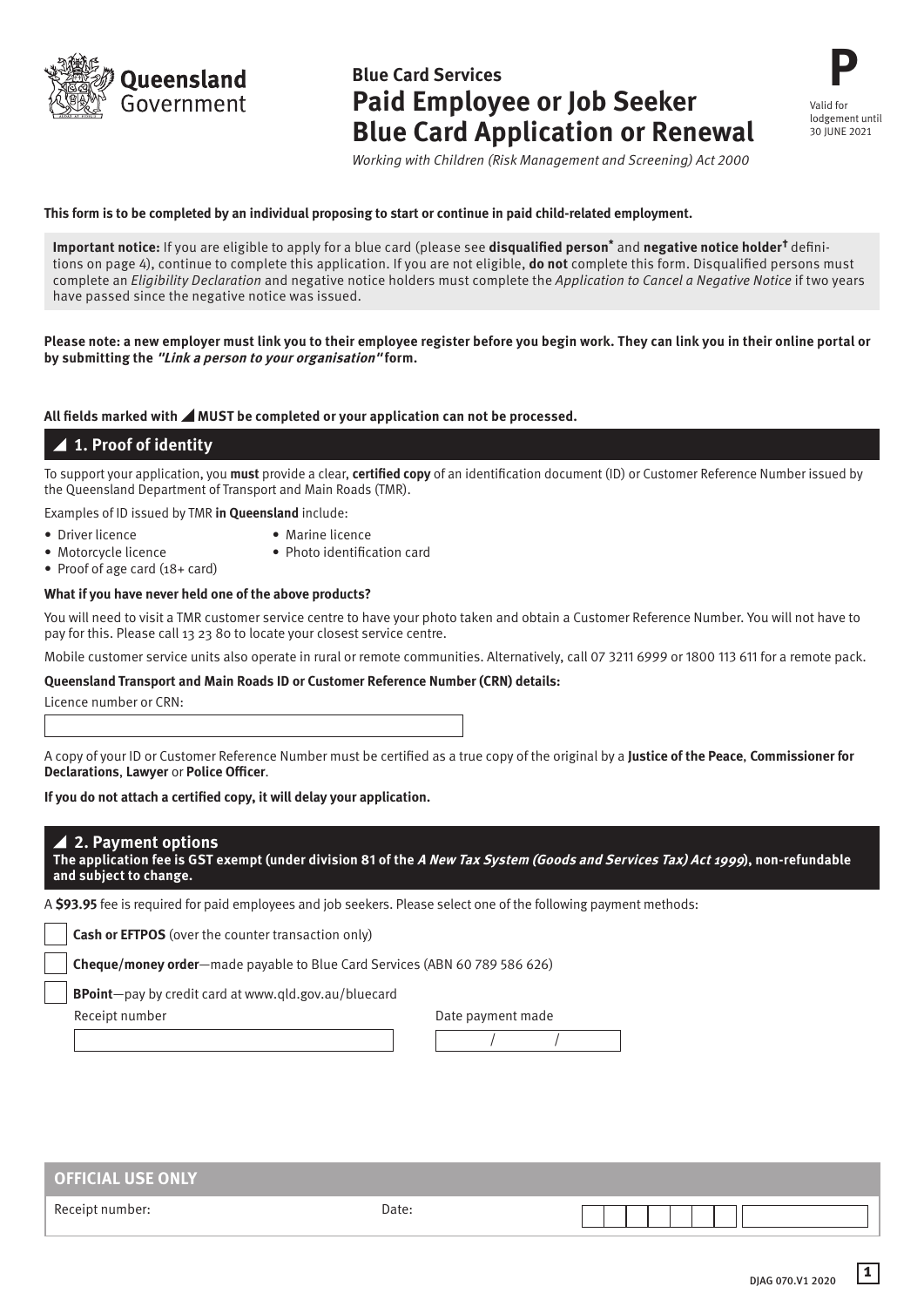# **3. Personal details**

| Previous blue/exemption card number (if applicable):                                              |                     |                                                 |          |
|---------------------------------------------------------------------------------------------------|---------------------|-------------------------------------------------|----------|
| $\blacktriangle$ Title Mr<br>Other<br>Mrs<br>Miss<br>Ms                                           |                     |                                                 |          |
| $\blacktriangle$ Full legal name                                                                  |                     |                                                 |          |
| Middle name<br>First name                                                                         |                     | Last name                                       |          |
|                                                                                                   |                     |                                                 |          |
|                                                                                                   |                     |                                                 |          |
| Gender                                                                                            |                     | No middle name (please tick)                    |          |
|                                                                                                   |                     |                                                 |          |
| Female<br>Non-binary<br>Prefer not to state<br>Male                                               |                     |                                                 |          |
| Date of birth                                                                                     |                     |                                                 |          |
|                                                                                                   |                     |                                                 |          |
| <b>Place of birth</b>                                                                             |                     |                                                 |          |
| Town/City<br>State/Territory                                                                      |                     | Country                                         |          |
|                                                                                                   |                     |                                                 |          |
|                                                                                                   |                     |                                                 |          |
| <b>Cultural identity (if applicable)</b>                                                          |                     |                                                 |          |
| An Aboriginal person<br>A Torres Strait Islander person                                           |                     | An Aboriginal and Torres Strait Islander person |          |
| Prefer not to state<br>Do not identify                                                            |                     |                                                 |          |
| Current or former professional roles (if applicable)                                              |                     |                                                 |          |
| Foster or kinship carer                                                                           | Health practitioner |                                                 |          |
| Operator/supervisor/carer of a child care or education service                                    | Teacher             |                                                 |          |
|                                                                                                   |                     |                                                 |          |
| Languages spoken other than English                                                               |                     |                                                 |          |
|                                                                                                   |                     |                                                 |          |
| ▲ Previous names or other names (if applicable)                                                   |                     |                                                 |          |
| It does not matter how long ago you used the name or for how long the name was used. For example: |                     |                                                 |          |
| • birth name<br>• name before marriage                                                            |                     |                                                 |          |
| • married name<br>· alias                                                                         |                     |                                                 |          |
| • change by certificate<br>· adoption                                                             |                     |                                                 |          |
| • changed order of name<br>• name used on legal document<br>Middle name<br>First name             |                     |                                                 |          |
|                                                                                                   |                     | Last name                                       |          |
|                                                                                                   |                     |                                                 |          |
| If you require more space, please tick this box<br>and attach a separate list.                    |                     |                                                 |          |
| 4. Contact details                                                                                |                     |                                                 |          |
|                                                                                                   |                     |                                                 |          |
| <b>Current postal address (within Australia)</b>                                                  |                     |                                                 |          |
|                                                                                                   |                     |                                                 |          |
| Suburb                                                                                            | State               |                                                 | Postcode |
|                                                                                                   |                     |                                                 |          |
| Current residential address (if different from above)                                             |                     |                                                 |          |
|                                                                                                   |                     |                                                 |          |
| Suburb                                                                                            | State               |                                                 | Postcode |
|                                                                                                   |                     |                                                 |          |
|                                                                                                   |                     |                                                 |          |
| Telephone (daytime)                                                                               | <b>Email</b>        |                                                 |          |
| $\vert$ (                                                                                         |                     |                                                 |          |
| <b>Telephone (mobile)</b>                                                                         |                     |                                                 |          |
|                                                                                                   |                     |                                                 |          |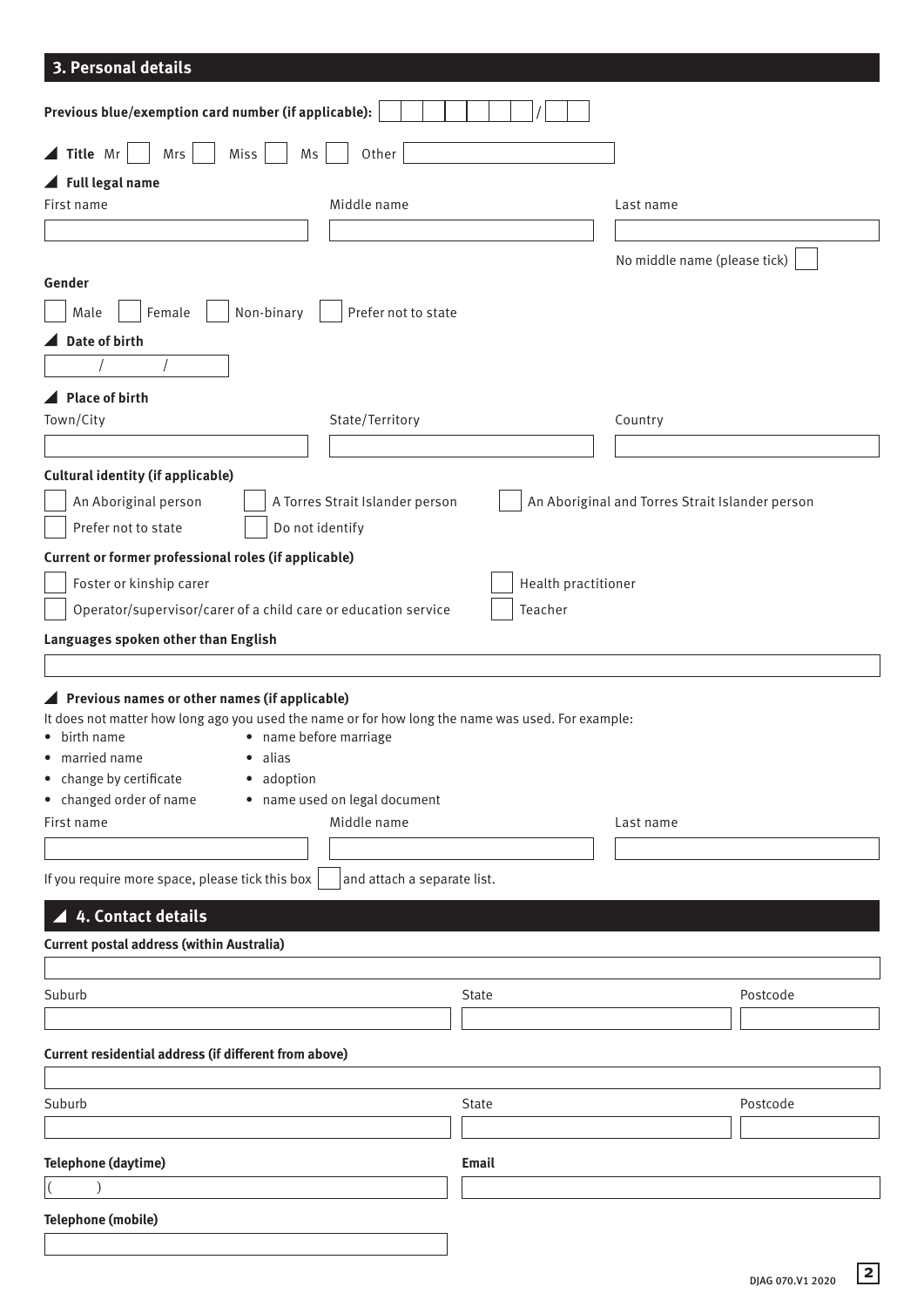# **5. Declaration**

I declare that:

- I have read the information on page 4 and I am not disqualified from applying for a blue card<sup>\*</sup>;
- I have read the information on page 4 and I do not hold a negative notice<sup>†</sup>;
- I am the applicant named in this form and I have provided all other names or aliases that I use or have used in the past;
- The information provided by me for this application is true and correct and I understand it is an offence to provide false or misleading information;
- I consent to information from any police, court, prosecuting authority or other authorised agency being obtained and for the police, courts, prosecuting authority or other authorised agency to disclose any information for the purposes of assessing my eligibility to work with children;
- I consent to information from any police, court, prosecuting authority or other authorised agency being obtained and for the police, courts, prosecuting authority or other authorised agency to disclose any information for the purposes of ongoing checks while my application or working with children clearance remains current;
- I understand that the information obtained includes but is not limited to details of convictions<sup>‡</sup> and pending or non-conviction charges<sup>§</sup> or information on the circumstances relating to offences committed or allegedly committed by me, regardless of when and where the offence or alleged offence occurred;
- I have read and understand the contents of this form;
- I understand and will comply with my obligations including that I must notify Blue Card Services if I change my name, contact details, or my child-related employment ends; and
- I understand and will comply with my obligation to notify Blue Card Services immediately if my police information changes.|

Signature of applicant/cardholder and the Date of signature



## **Next step**

Applications may be lodged by one of the following methods:

## **U Scan and upload**

www.qld.gov.au/bluecard

**By post**

PO Box 12671, Brisbane George Street QLD 4003

**In person** 

53 Albert Street, Brisbane QLD 4000

**By fax**  07 3035 5910 Fax

**3** DJAG 070.V1 <sup>2020</sup>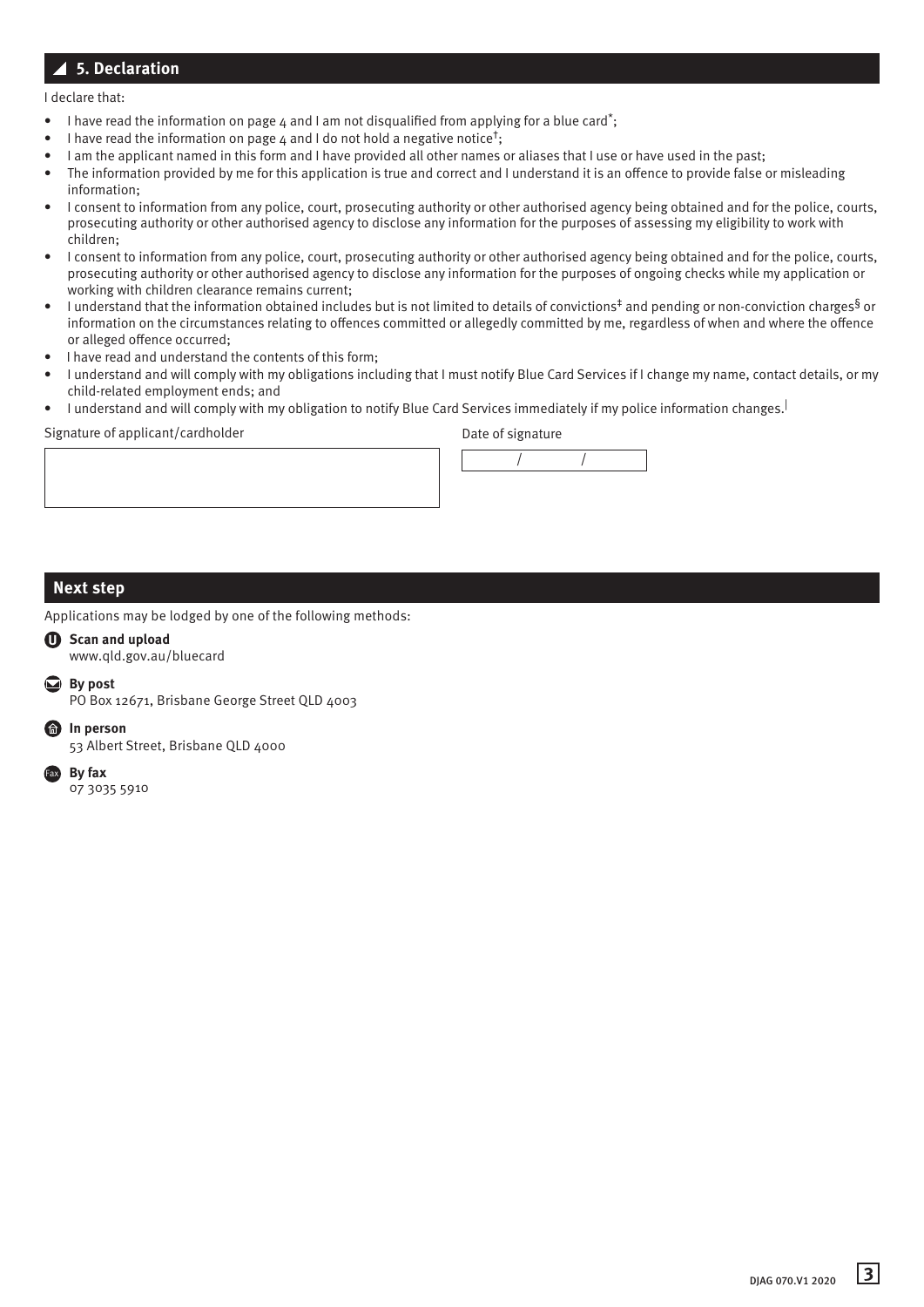# **Important information**

You can withdraw your consent to screening at any time before a decision is made.

# **\*Disqualified person**

## **It is an offence for a disqualified person to make a blue card application.**

A disqualified person is someone who:

- has been convicted<sup>‡</sup> of a disqualifying offence, which includes having sex with a child (irrespective of the type of relationship e.g. teenage boyfriend/girlfriend, unlawful carnal knowledge), other child-related sex or pornography offences, murder and other serious sexual or violent offences against an adult or child (irrespective of the penalty and regardless of when and where it occurred); or
- is the subject of:
	- reporting obligations or an offender prohibition order under the *Child Protection (Offender Reporting and Offender Prohibition Order) Act 2004*; or
	- a disqualification order issued by a court prohibiting them from applying for or holding a blue card; or
	- a sexual offender order under the *Dangerous Prisoners (Sexual Offenders) Act 2003*; or
- is the respondent to an application for an offender prohibition order under the *Child Protection (Offender Reporting and Offender Prohibition Order) Act 2004.*

‡Conviction/convicted means a finding of guilt by a court, or the acceptance of a plea of guilty by a court, whether or not a conviction is recorded and regardless of when and where it occurred.

 $§$ Non-conviction charge means, whether a person was charged as an adult or a child, a charge: that has been withdrawn; that has been the subject of a nolle prosequi, a no true bill or a submission of no evidence to offer; that led to a conviction that was quashed on appeal; or upon which a person was acquitted or disposed of by a court otherwise than by way of conviction.

A disqualified person can apply to be declared eligible to apply for a blue card in certain limited circumstances.

Further information about disqualified persons is available from www.qld.gov.au/bluecard or by contacting Blue Card Services on 07 3211 6999 or 1800 113 611.

# **†Negative notice**

## **It is an offence for a negative notice holder to make a blue card application.**

A negative notice holder is someone who:

- has been issued a negative notice after applying for a blue card; or
- was issued a negative notice after their blue card was cancelled due to a change in police or disciplinary information.
- A negative notice holder can only apply to cancel a negative notice if two years have passed since the negative notice was issued, or in other limited circumstances. This can be done by completing the *Application to Cancel a Negative Notice* form. For more information about the blue card system and your obligations go to www.qld.gov.au/bluecard.

# **| Police information**

A change in police information includes:

- any charge or conviction for an offence (conviction means a finding of guilt by a court, or the acceptance of a plea of guilty by a court, whether or not a conviction is recorded and regardless of when and where it occurred);
- where the person is the respondent to an application for an offender prohibition order under the *Child Protection (Offender Reporting and Offender Prohibition Order) Act 2004*; or
- where the person becomes subject to reporting obligations or a child protection offender prohibition order under the *Child Protection (Offender Reporting and Offender Prohibition Order) Act 2004*; or a disqualification order; or a sexual offender order.